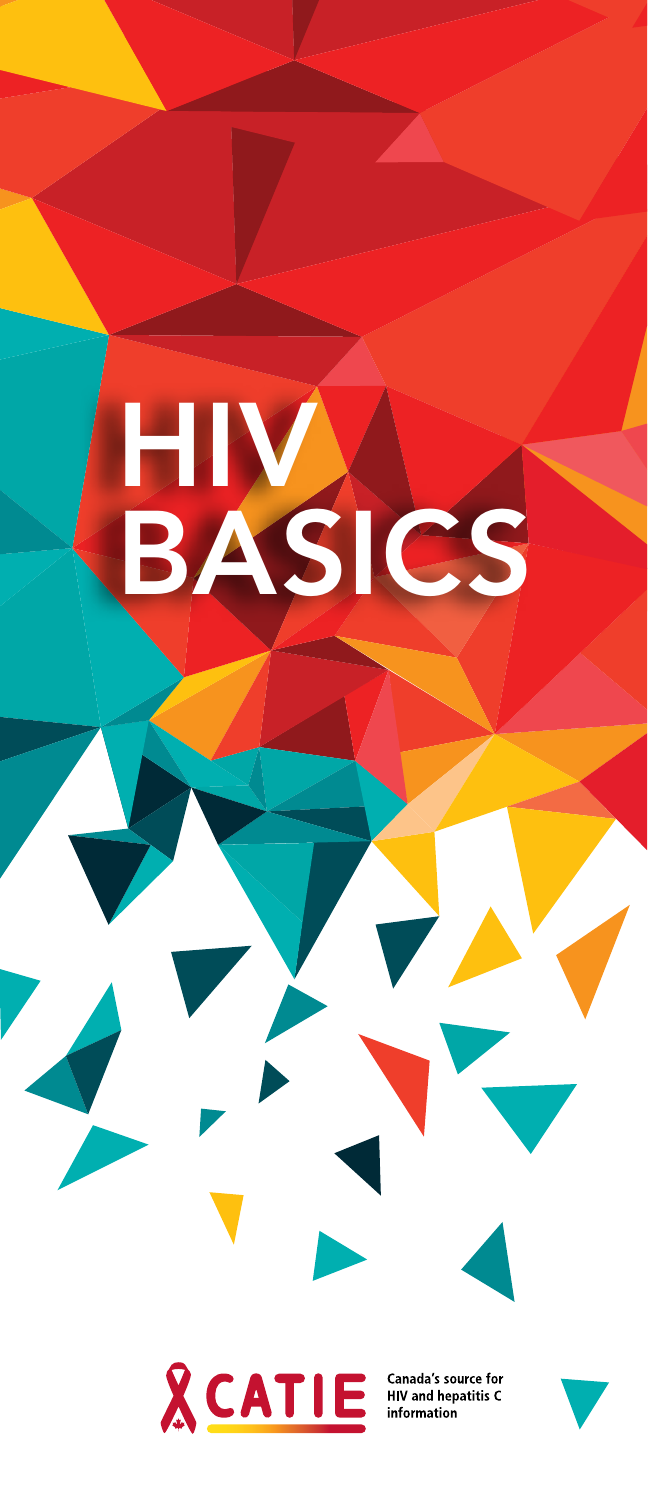### WHAT IS HIV?

### HIV stands for human immunodeficiency virus.

HIV is a virus that can weaken your immune system, the body's built-in defence against disease and illness. You can have HIV without knowing it. That's why it's so important to get tested.

With proper treatment and care, people with HIV can live long and healthy lives and avoid passing HIV to others. In fact, a person living with HIV who is on successful treatment cannot pass HIV to their sex partners.

There is no vaccine to prevent HIV but there are things you can do to avoid passing or getting HIV. Read on to learn more!

### WHO CAN GET HIV?

Anyone can get HIV, no matter...

- your age
- your sex, gender or sexual orientation
- your race or ethnic origin



With proper treatment and care, people with HIV can live long and healthy lives and avoid passing HIV to others.

### HOW DOES A PERSON GET HIV?

### HIV can only be passed by these five body fluids:

- blood
- semen (including pre-cum)
- rectal fluid
- vaginal fluid
- breast milk

HIV can be passed when one of these fluids from a person with HIV gets into the bloodstream of another person—through broken skin, the opening of the penis or the wet linings of the body, such as the vagina, rectum or foreskin. HIV cannot be passed through healthy, unbroken skin.

### The two main ways that HIV can be passed are:

- through **sex**
- by **sharing needles** or other equipment to inject drugs (including steroids or hormones)

### HIV can also be passed:

- to a fetus or baby during pregnancy, birth or breastfeeding
- by sharing needles or ink to get a tattoo
- by sharing needles or jewelry to get a body piercing
- by sharing acupuncture needles

### HIV **cannot** be passed by:

- shaking hands, working or eating with someone who has HIV
- hugs or kisses
- coughs, sneezes or spitting
- swimming pools, toilet seats or water fountains
- insects or animals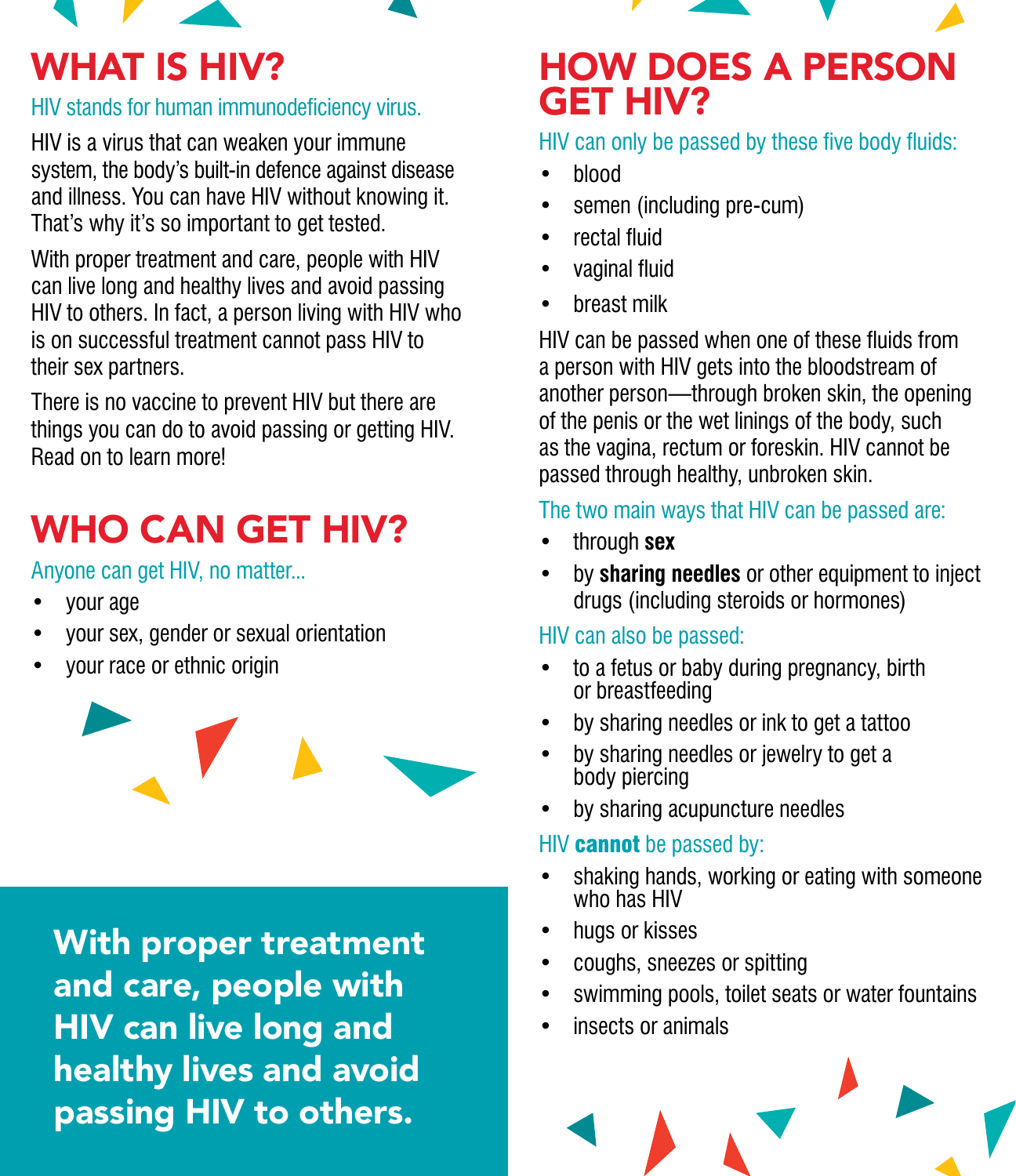Since November 1985, all blood products in Canada are checked for HIV, to ensure that it is safe to get a blood transfusion. And there is no chance of getting HIV from donating blood.

# HIV & SEX

HIV can be passed during sex. But there are ways to protect yourself and your sex partners:

- **• Condoms and lube.** Use a new condom every time you have sex. This will help protect you from HIV and other STIs (sexually transmitted infections), such as gonorrhea and syphilis. Use only water- or silicone-based lubricants; oil-based lubricants can make a condom break.
- **• HIV treatment.** If you have HIV and are not on HIV treatment, talk to your doctor about starting HIV treatment. HIV drugs can protect your health and prevent HIV transmission. When a person is on HIV treatment and has a suppressed viral load, they do not pass HIV during sex.
- **• PrEP.** If you are HIV-negative and at higher risk for HIV, you might be a candidate for PrEP (*pre*-exposure prophylaxis). PrEP involves an HIV-negative person taking certain HIV drugs to reduce the risk of getting HIV. A person starts PrEP *before* being exposed to HIV. Talk to your doctor to find out if PrEP might be right for you.
- **PEP.** If you are HIV-negative and may have been exposed to HIV, you can take PEP (*post*exposure prophylaxis). PEP drugs must be started as soon as possible (within 72 hours of being exposed to HIV) and need to be taken for 28 days. A person starts PEP *after* being exposed to HIV.
- **• Not sharing sex toys.** Avoid sharing sex toys (and if you do, cover the toy with a new condom before each use). It is also important to clean your toys between vaginal and anal use.
- Choosing oral sex, masturbation and forms of sexual stimulation that pose little or no risk of HIV.

People can have HIV or other STIs without knowing it because these infections often do not cause symptoms. Don't assume that you or your partner knows if they have HIV or any other STI. The only way to know for sure is to get tested.

# HIV & PREGNANCY

Without proper treatment and care, HIV can be passed from a pregnant person to their baby during:

- pregnancy
- birth
- breastfeeding

If you are pregnant or thinking about getting pregnant, get tested for HIV.

### If you are HIV-positive, with proper treatment and care, you can have a healthy baby.

If you take HIV treatment, get proper care and maintain a suppressed viral load before and during your pregnancy, you will not pass HIV to your baby during pregnancy or delivery.

To prevent HIV transmission after your baby is born, Canadian guidelines recommend feeding your baby formula instead of breastfeeding.

Talk to your healthcare provider to learn more.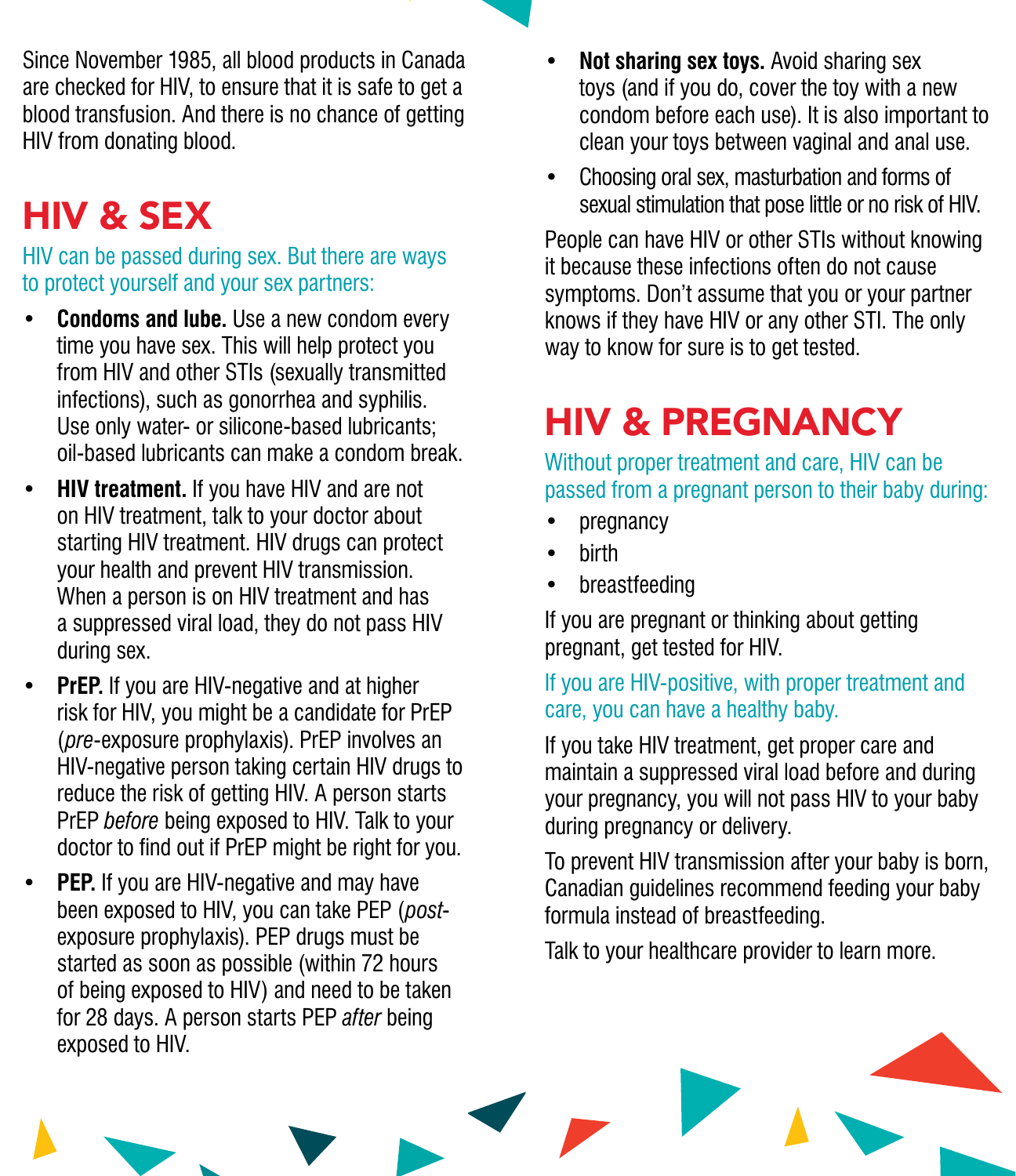# HIV & DRUG USE

#### HIV can be passed by sharing needles and other drug equipment.

Sharing needles and other drug equipment can also spread hepatitis C, a virus that damages the liver.

### Protect yourself and the people you do drugs with.

If you use drugs, there are things you can do to protect yourself and use drugs in a safer way. This is called **harm reduction**.

To practise safer drug use:

- **• Use a new needle and syringe every time you inject drugs** (or steroids or hormones). Get new needles and supplies from your local harm reduction program, needle/syringe program or community health centre.
- **• Never share drug equipment** (such as cookers, filters, water, alcohol swabs, pipes, straws), not even with your sex partner. Use your own drug equipment every time.
- **• Get tested for HIV and hepatitis C.** If you test positive for HIV or hepatitis C, talk to your doctor about getting treatment. (When a person living with HIV is on HIV treatment with a suppressed viral load, this greatly lowers the chance of passing HIV through shared drug equipment.)

# HOW IS HIV TREATED?

HIV is treated with HIV medications (also called HIV treatment). These medications have to be taken as prescribed by your doctor. They cannot get rid of HIV but they can keep it under control.

If you are diagnosed with HIV, the sooner you start treatment, the better it is for your health. Taking HIV treatment exactly as prescribed and maintaining a suppressed viral load also prevents HIV transmission.

Without HIV treatment, your immune system can become too weak to fight off serious illnesses, and you can eventually become sick with lifethreatening infections and cancers. This is called AIDS (acquired immunodeficiency syndrome). But thanks to effective HIV treatment, these days most people with HIV never get AIDS.

## HIV & THE LAW

In Canada, if you have HIV, you have a legal duty to tell your sex partner(s) before having sex in certain circumstances.

HIV laws are evolving in Canada. For the most upto-date information on HIV and the law, contact the Canadian HIV/AIDS Legal Network.

www.aidslaw.ca • info@aidslaw.ca

When a person is on HIV treatment and has a suppressed viral load, they do not pass HIV during sex.

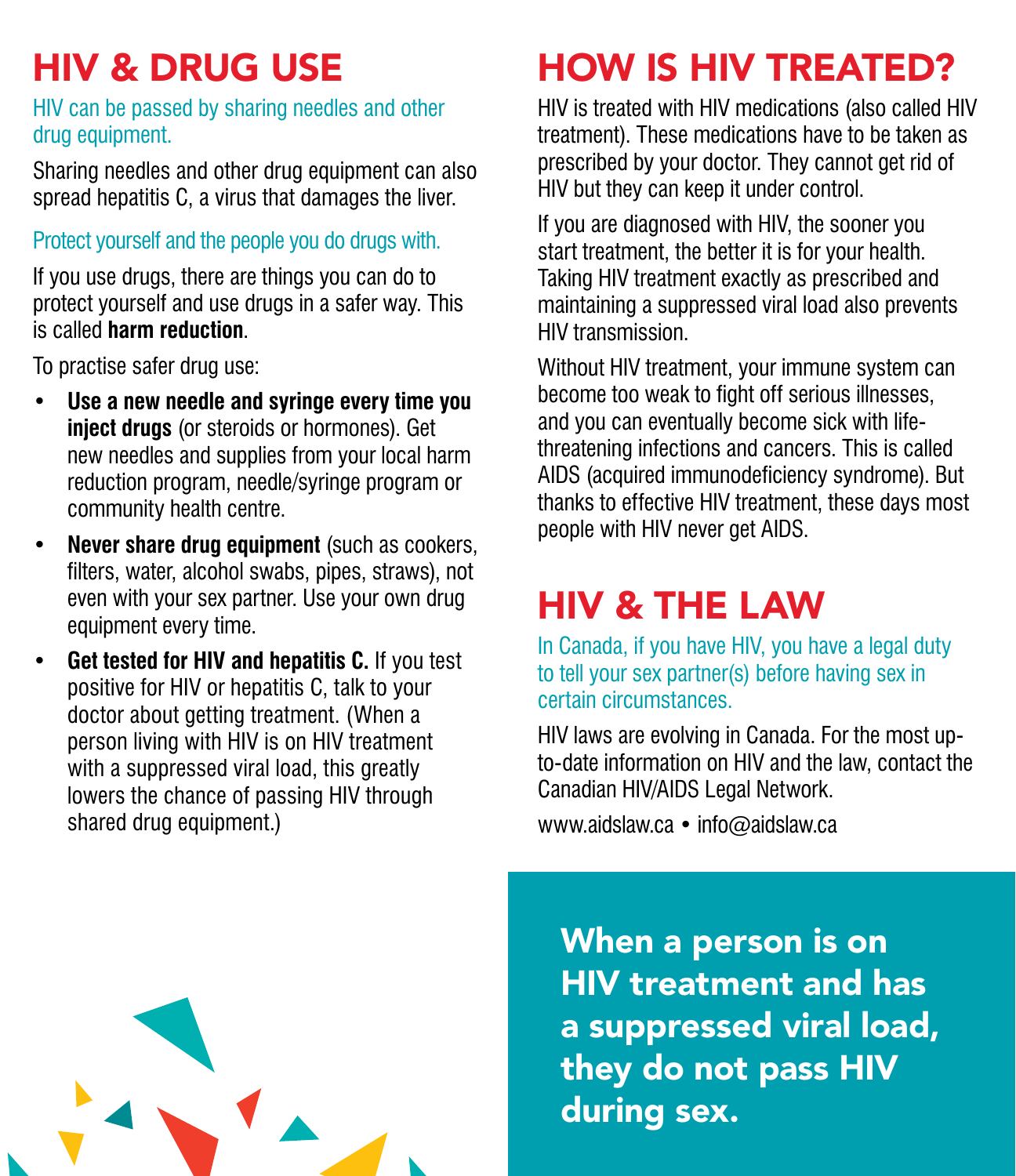### KNOW YOUR HIV STATUS

The only way to know if you have HIV is to get tested. If you know you have HIV, you can get the treatment and care you need.

It's important to know your status and start treatment as soon as possible. This can help you stay healthy, live a long life and avoid passing HIV to others.

The HIV test involves having some blood taken from your arm or a couple of drops of blood taken from your finger.

After HIV enters the body, it may take time before the test can detect the virus (this is called the window period). Different HIV tests have different window periods. Ask the person who does your HIV test what the window period for your test is.

Don't wait. Speak to a healthcare provider about getting tested for HIV as well as other STIs and hepatitis C.

### You can't tell whether you have HIV by how you feel.

Some people have flu-like symptoms when they first get HIV (fever, sore throat or swollen glands). But many people have no symptoms at all. You can have HIV and not know it.

#### If you test positive:

- There have been significant advances in the treatment of HIV. With the right treatment and care, you can stay healthy and not pass HIV to the people you have sex with.
- To protect yourself and your partner(s), practise safer sex and avoid sharing drug equipment.
- Get connected. Call or email CATIE for information on HIV services in your area or visit HIV411.ca.

#### To learn more:

For more information on HIV, contact:

- a public health unit
- your local sexual health or family planning clinic
- vour local HIV organization
- an HIV and sexual health hotline
- your doctor or primary healthcare provider
- a community health centre or, in Quebec, a CLSC

#### **You can also call CATIE's toll-free line at 1.800.263.1638 or check out our free resources at www.catie.ca.**

CATIE accepts collect calls from Canadian prisons.

The only way to know for sure if you have HIV is to get tested.